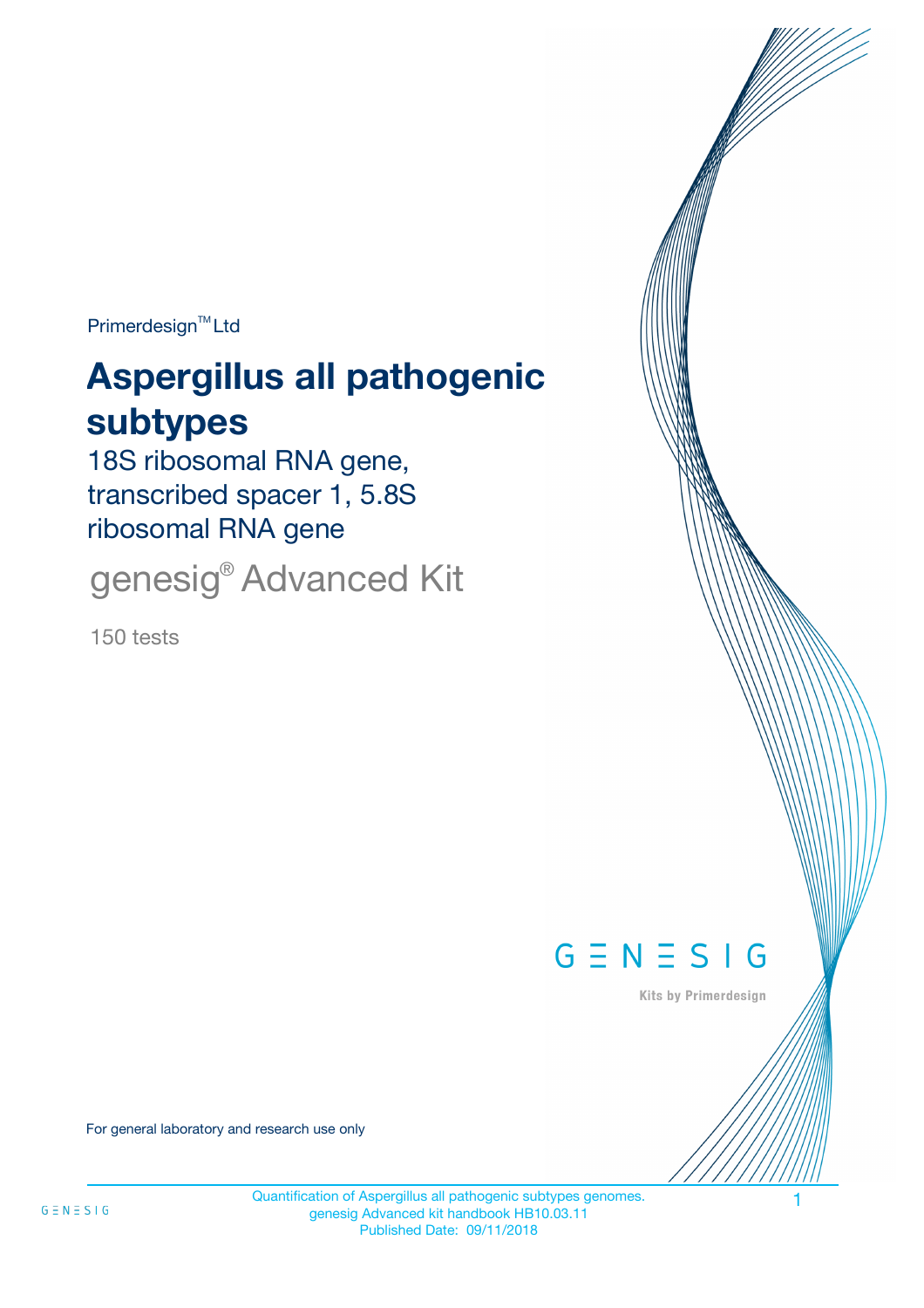## Introduction to Aspergillus all pathogenic subtypes

Aspergillosis is the name given to a wide variety of diseases caused by the genus of fungi Aspergillus. The most common forms are allergic bronchopulmonary aspergillosis, pulmonary aspergilloma and invasive aspergillosis. Compromised immune systems often allow Aspergillus to colonize.

A. fumigatus has a stable haploid genome, with no known sexual cycle, and reproduces by forming conidiospores that are released into the environment. Capable of growth at 37°C (human body temperature), spores are common inhalation pollutants; typically, however, these are quickly eliminated by the immune system in healthy individuals.

A flavus is a mold fungus associated with aspergillosis of the lungs and sometimes believed to cause corneal, otomycotic, and nasoorbital infections. It is believed to be allergenic. It is particularly common on corn and peanuts, as well as water damaged carpets, and is one of several species of mold known to produce aflatoxin which is a carcinogenic substance.

A. clavatus is a species of Aspergillus with conidia dimensions 3-4.5 x 2.5-4.5 micrometres. It is found in soil and animal manure and can produce the toxin patulin which may be associated with disease in humans and animals. This species is only occasionally pathogenic but is link to human allergic disease.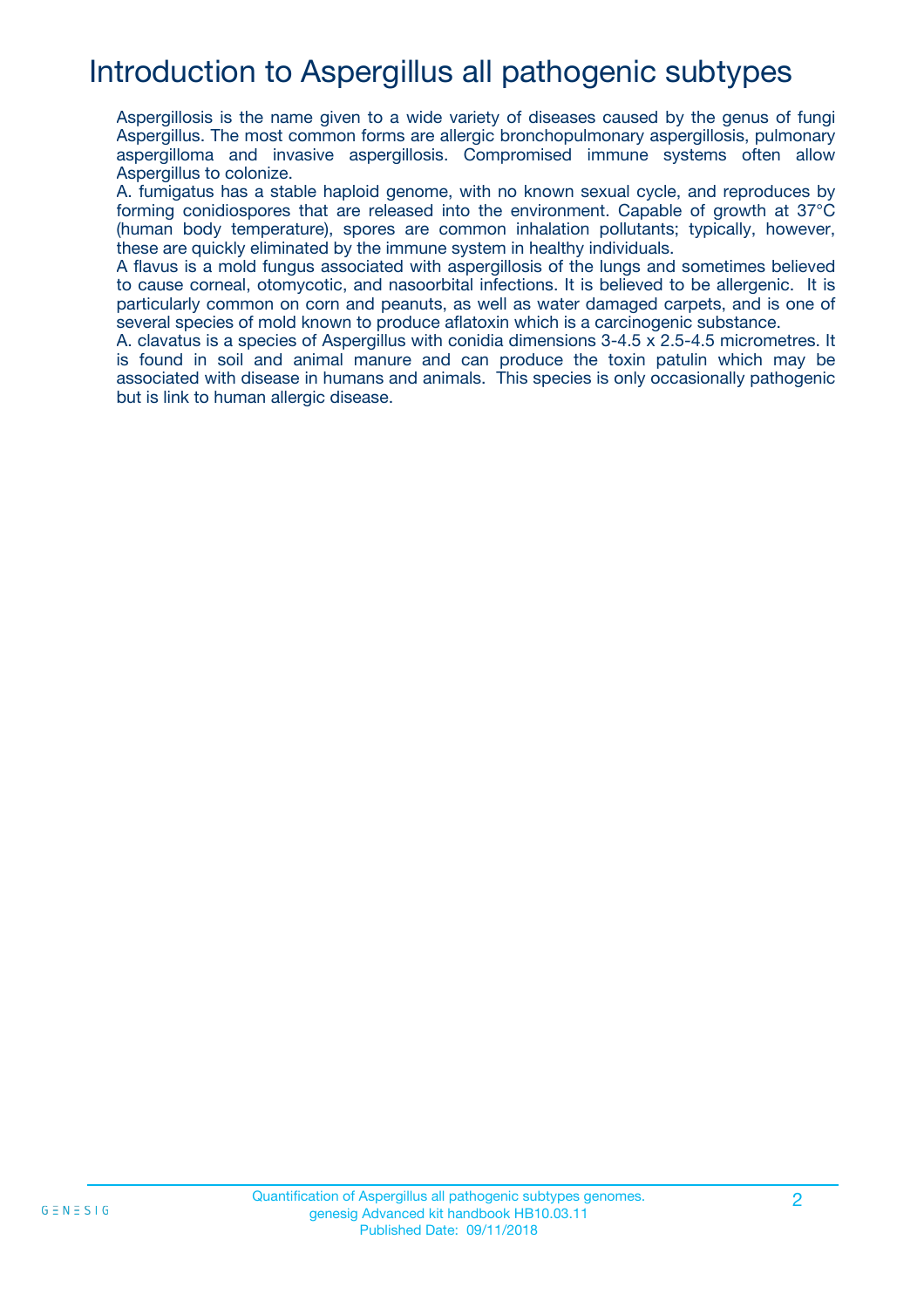## **Specificity**

The Primerdesign genesig Kit for Aspergillus all pathogenic subtypes (Aspergillus\_spp) genomes is designed for the in vitro quantification of Aspergillus\_spp genomes. The kit is designed to have a broad detection profile. Specifically, the primers represent 100% homology with over 95% of the NCBI database reference sequences available at the time of design.

The dynamics of genetic variation means that new sequence information may become available after the initial design. Primerdesign periodically reviews the detection profiles of our kits and when required releases new versions.

The ribosomal gene, is the ideal target to achieve a broad based detection profile within this genus. The primers and probe sequences in this kit have 100% homology with over 95% of NCBI database sequences.

This kit is known to detect many non-Aspergillus species including Candida and Penicillium.

If you require further information, or have a specific question about the detection profile of this kit then please send an e.mail to enquiry@primerdesign.co.uk and our bioinformatics team will answer your question.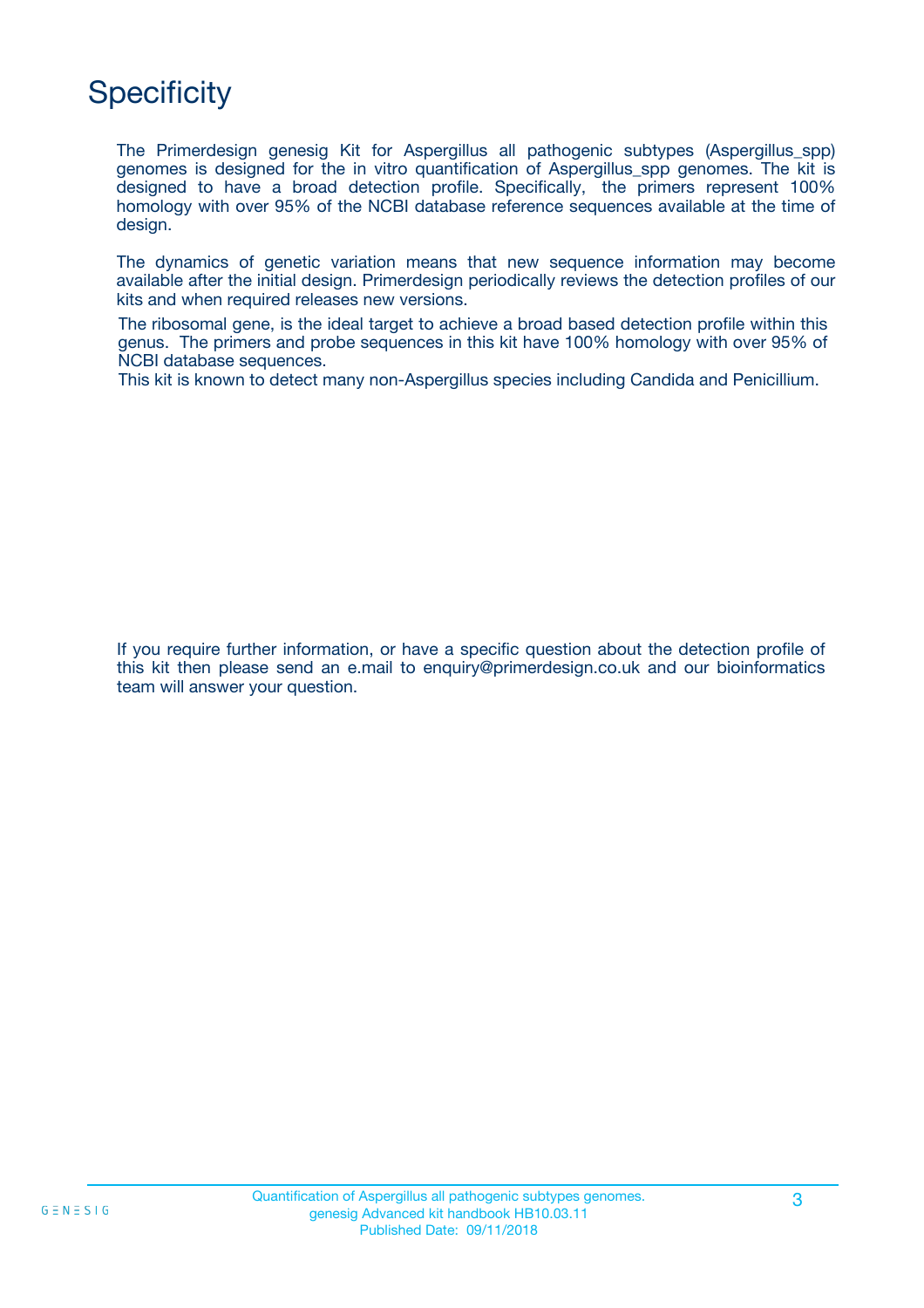## Kit contents

- **Aspergillus\_spp specific primer/probe mix (150 reactions BROWN)** FAM labelled
- **Aspergillus\_spp positive control template (for Standard curve RED)**
- **Internal extraction control primer/probe mix (150 reactions BROWN)** VIC labelled as standard
- **Internal extraction control DNA (150 reactions BLUE)**
- **Endogenous control primer/probe mix (150 reactions BROWN)** FAM labelled
- **RNase/DNase free water (WHITE)** for resuspension of primer/probe mixes
- **Template preparation buffer (YELLOW)** for resuspension of internal control template, positive control template and standard curve preparation

## Reagents and equipment to be supplied by the user

#### **Real-time PCR Instrument**

#### **Extraction kit**

This kit is recommended for use with genesig Easy DNA/RNA extraction kit. However, it is designed to work well with all processes that yield high quality RNA and DNA with minimal PCR inhibitors.

#### **oasig**TM **lyophilised or Precision**®**PLUS 2X qPCR Master Mix**

This kit is intended for use with oasig or PrecisionPLUS2X qPCR Master Mix.

**Pipettors and Tips**

**Vortex and centrifuge**

#### **Thin walled 1.5 ml PCR reaction tubes**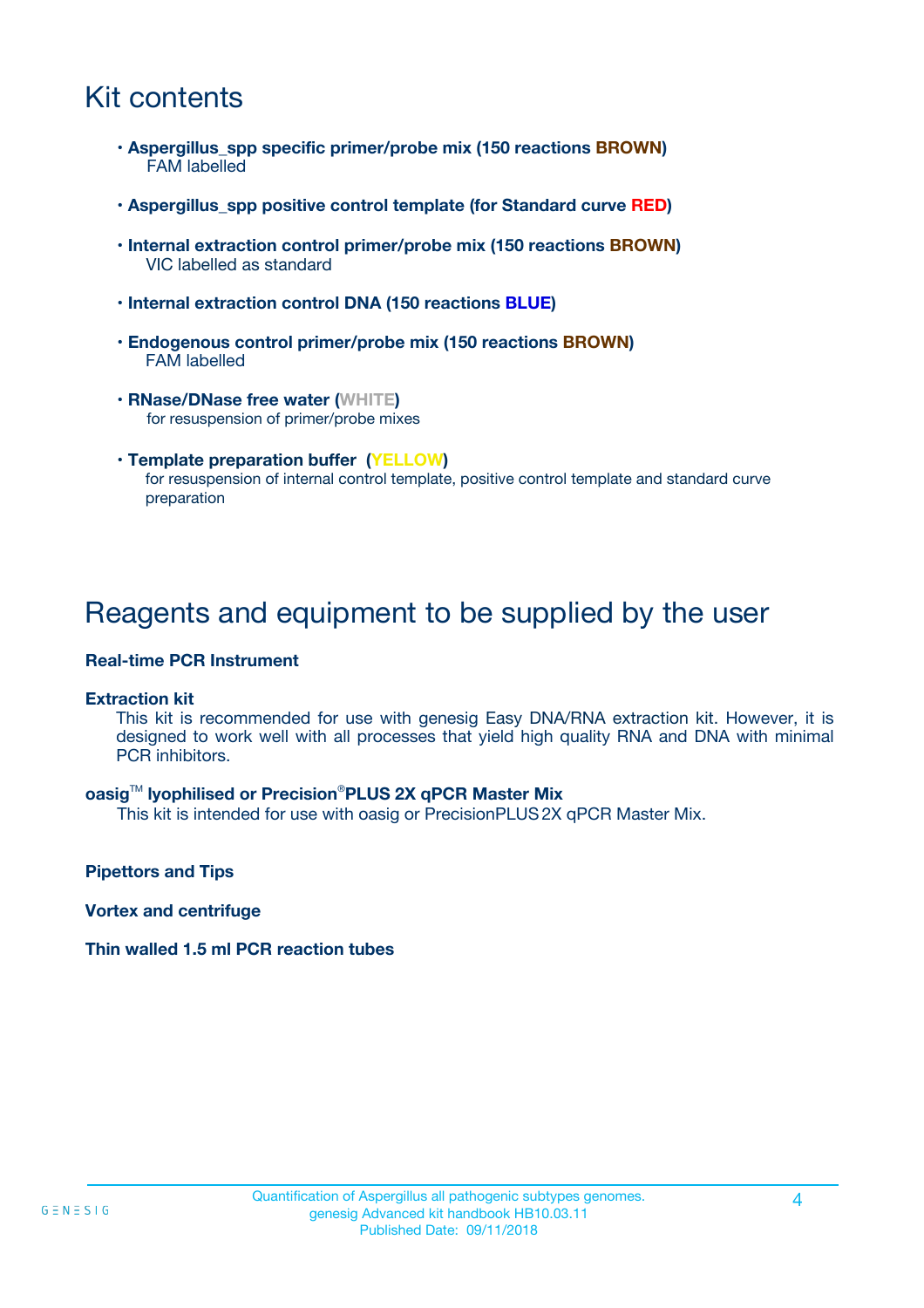### Kit storage and stability

This kit is stable at room temperature but should be stored at -20ºC on arrival. Once the lyophilised components have been resuspended they should not be exposed to temperatures above -20°C for longer than 30 minutes at a time and unnecessary repeated freeze/thawing should be avoided. The kit is stable for six months from the date of resuspension under these circumstances.

If a standard curve dilution series is prepared this can be stored frozen for an extended period. If you see any degradation in this serial dilution a fresh standard curve can be prepared from the positive control.

Primerdesign does not recommend using the kit after the expiry date stated on the pack.

### Suitable sample material

All kinds of sample material suited for PCR amplification can be used. Please ensure the samples are suitable in terms of purity, concentration, and DNA integrity (An internal PCR control is supplied to test for non specific PCR inhibitors). Always run at least one negative control with the samples. To prepare a negative-control, replace the template DNA sample with RNase/DNase free water.

### Dynamic range of test

Under optimal PCR conditions genesig Aspergillus\_spp detection kits have very high priming efficiencies of >95% and can detect less than 100 copies of target template.

### Notices and disclaimers

This product is developed, designed and sold for research purposes only. It is not intended for human diagnostic or drug purposes or to be administered to humans unless clearly expressed for that purpose by the Food and Drug Administration in the USA or the appropriate regulatory authorities in the country of use. During the warranty period Primerdesign genesig detection kits allow precise and reproducible data recovery combined with excellent sensitivity. For data obtained by violation to the general GLP guidelines and the manufacturer's recommendations the right to claim under guarantee is expired. PCR is a proprietary technology covered by several US and foreign patents. These patents are owned by Roche Molecular Systems Inc. and have been sub-licensed by PE Corporation in certain fields. Depending on your specific application you may need a license from Roche or PE to practice PCR. Additional information on purchasing licenses to practice the PCR process may be obtained by contacting the Director of Licensing at Roche Molecular Systems, 1145 Atlantic Avenue, Alameda, CA 94501 or Applied Biosystems business group of the Applera Corporation, 850 Lincoln Centre Drive, Foster City, CA 94404. In addition, the 5' nuclease assay and other homogeneous amplification methods used in connection with the PCR process may be covered by U.S. Patents 5,210,015 and 5,487,972, owned by Roche Molecular Systems, Inc, and by U.S. Patent 5,538,848, owned by The Perkin-Elmer Corporation.

## Trademarks

Primerdesign™ is a trademark of Primerdesign Ltd.

genesig $^\circledR$  is a registered trademark of Primerdesign Ltd.

The PCR process is covered by US Patents 4,683,195, and 4,683,202 and foreign equivalents owned by Hoffmann-La Roche AG. BI, ABI PRISM® GeneAmp® and MicroAmp® are registered trademarks of the Applera Genomics (Applied Biosystems Corporation). BIOMEK® is a registered trademark of Beckman Instruments, Inc.; iCycler™ is a registered trademark of Bio-Rad Laboratories, Rotor-Gene is a trademark of Corbett Research. LightCycler™ is a registered trademark of the Idaho Technology Inc. GeneAmp®, TaqMan® and AmpliTaqGold® are registered trademarks of Roche Molecular Systems, Inc., The purchase of the Primerdesign™ reagents cannot be construed as an authorization or implicit license to practice PCR under any patents held by Hoffmann-LaRoche Inc.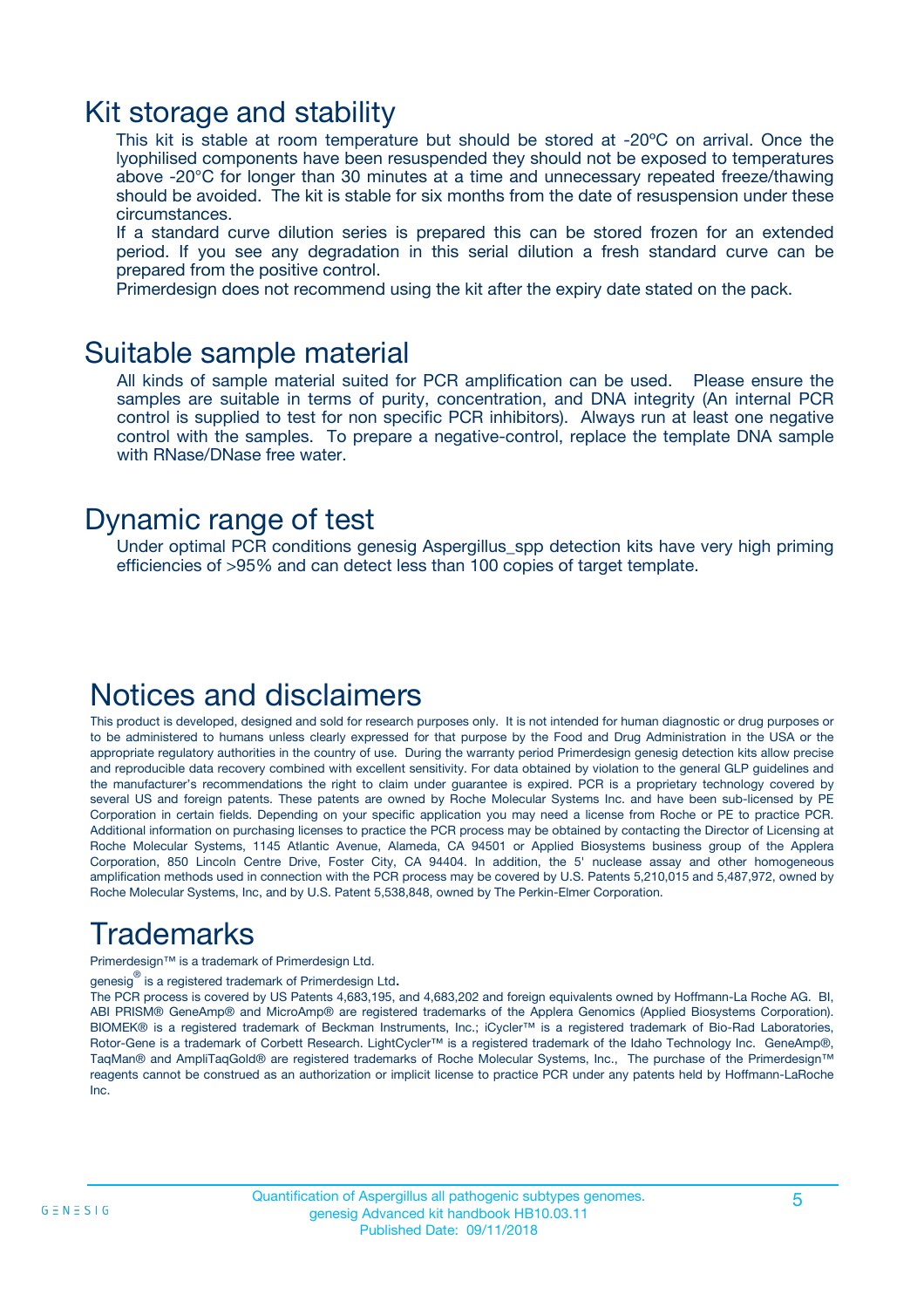## Principles of the test

#### **Real-time PCR**

A Aspergillus spp specific primer and probe mix is provided and this can be detected through the FAM channel.

The primer and probe mix provided exploits the so-called TaqMan® principle. During PCR amplification, forward and reverse primers hybridize to the Aspergillus\_spp DNA. A fluorogenic probe is included in the same reaction mixture which consists of a DNA probe labeled with a 5`-dye and a 3`-quencher. During PCR amplification, the probe is cleaved and the reporter dye and quencher are separated. The resulting increase in fluorescence can be detected on a range of qPCR platforms.

#### **Positive control**

For copy number determination and as a positive control for the PCR set up, the kit contains a positive control template. This can be used to generate a standard curve of Aspergillus spp copy number / Cq value. Alternatively the positive control can be used at a single dilution where full quantitative analysis of the samples is not required. Each time the kit is used, at least one positive control reaction must be included in the run. A positive result indicates that the primers and probes for detecting the target Aspergillus spp gene worked properly in that particular experimental scenario. If a negative result is obtained the test results are invalid and must be repeated. Care should be taken to ensure that the positive control does not contaminate any other kit component which would lead to false-positive results. This can be achieved by handling this component in a Post PCR environment. Care should also be taken to avoid cross-contamination of other samples when adding the positive control to the run. This can be avoided by sealing all other samples and negative controls before pipetting the positive control into the positive control well.

#### **Negative control**

To validate any positive findings a negative control reaction should be included every time the kit is used. For this reaction the RNase/DNase free water should be used instead of template. A negative result indicates that the reagents have not become contaminated while setting up the run.

Aspergillus\_spp DNA is known to be highly prevalent within the air and environment generally and the negative control may therefore give a late positive signal due to environmental contamination. The interpretation of results section of this handbook gives guidance on how to interpret results where environmental contamination is evident.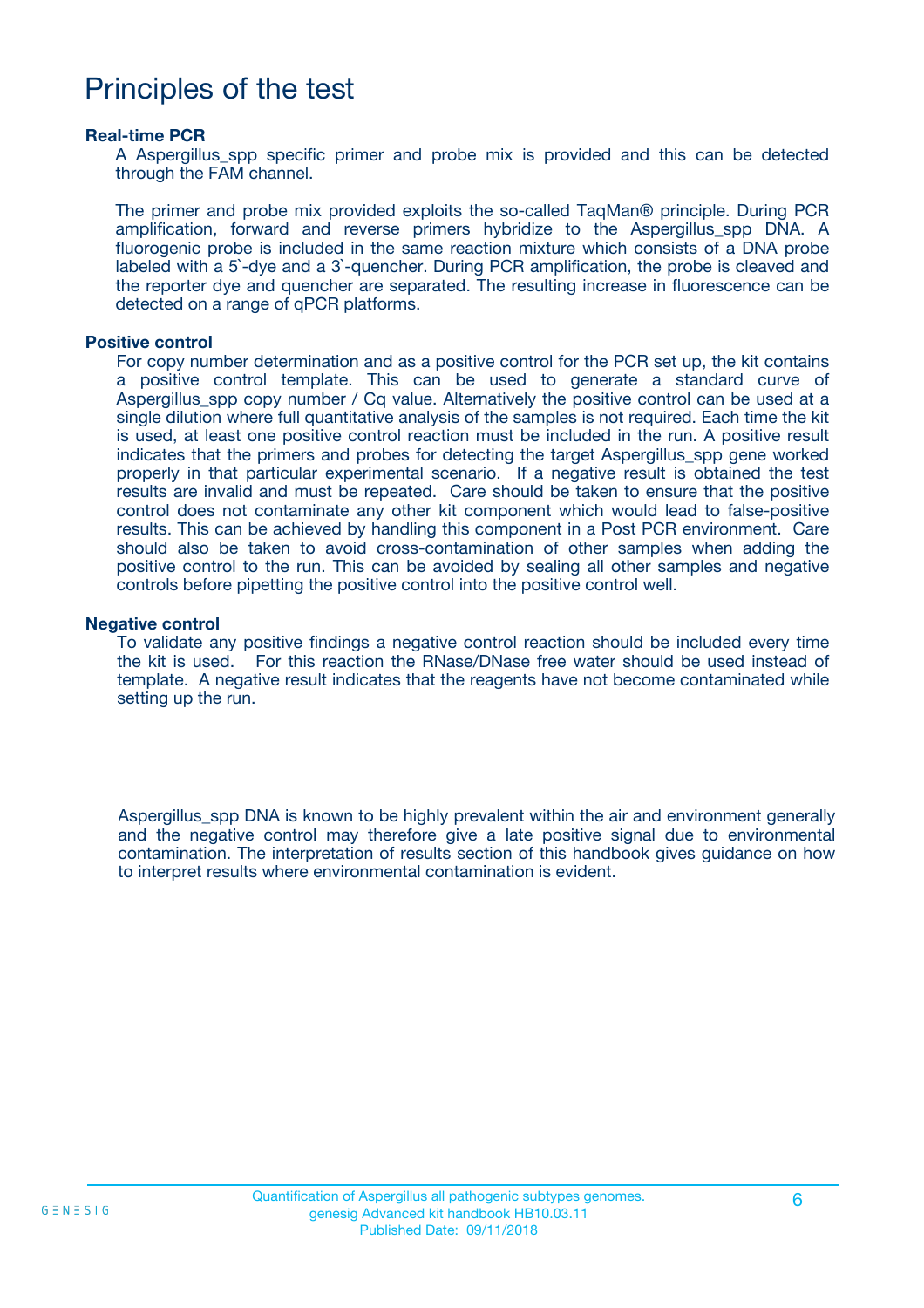#### **Internal DNA extraction control**

When performing DNA extraction, it is often advantageous to have an exogenous source of DNA template that is spiked into the lysis buffer. This control DNA is then co-purified with the sample DNA and can be detected as a positive control for the extraction process. Successful co-purification and qPCR for the control DNA also indicates that PCR inhibitors are not present at a high concentration.

A separate primer and probe mix are supplied with this kit to detect the exogenous DNA using qPCR. The primers are present at PCR limiting concentrations which allows multiplexing with the target sequence primers. Amplification of the control DNA does not interfere with detection of the Aspergillus spp target DNA even when present at low copy number. The Internal control is detected through the VIC channel and gives a Cq value of 28+/-3.

#### **Endogenous control**

To confirm extraction of a valid biological template, a primer and probe mix is included to detect an endogenous gene. Detection of the endogenous control is through the FAM channel and it is NOT therefore possible to perform a multiplex with the Aspergillus\_spp primers. A poor endogenous control signal may indicate that the sample did not contain sufficient biological material.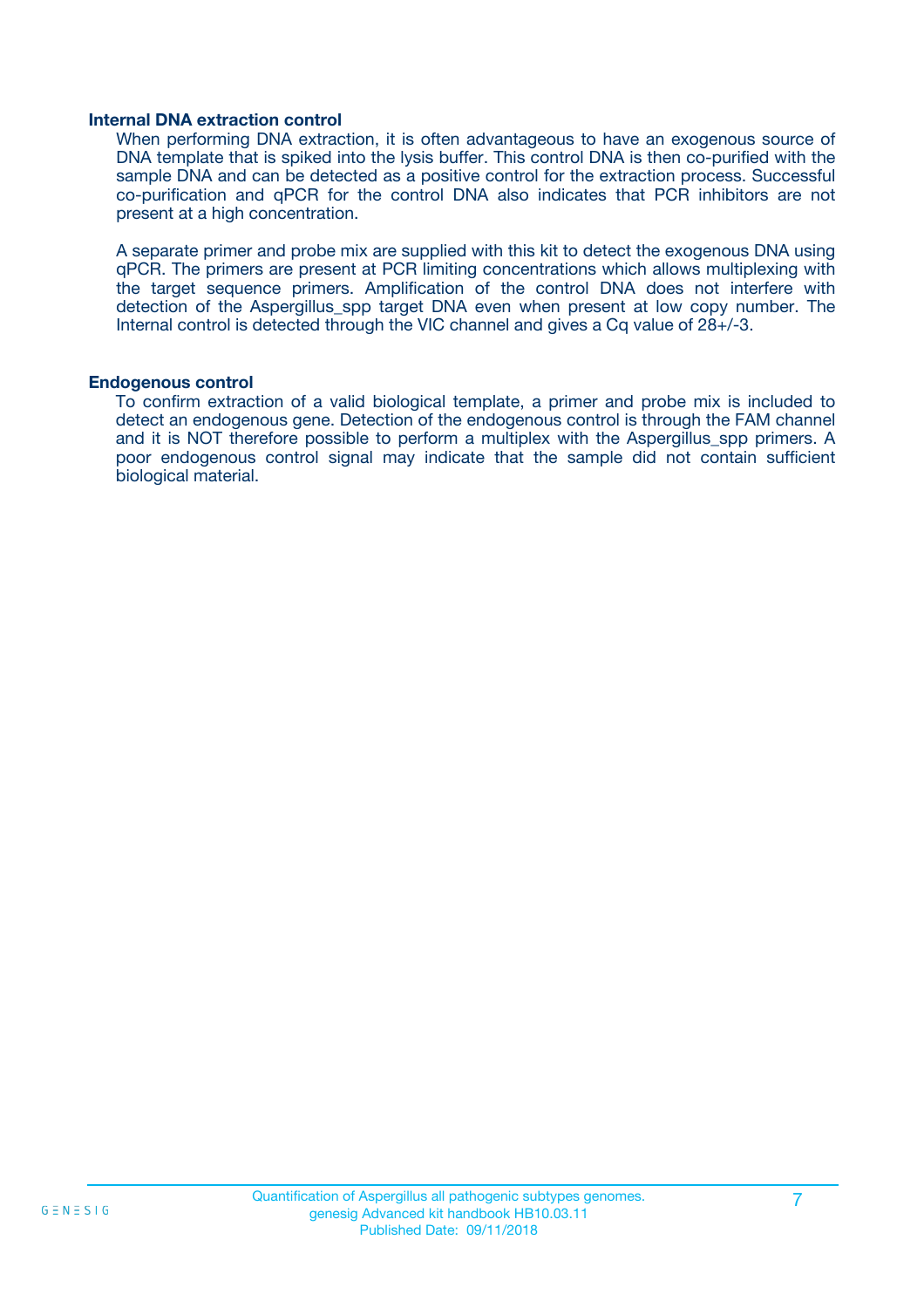### Resuspension protocol

To minimize the risk of contamination with foreign DNA, we recommend that all pipetting be performed in a PCR clean environment. Ideally this would be a designated PCR lab or PCR cabinet. Filter tips are recommended for all pipetting steps.

- **1. Pulse-spin each tube in a centrifuge before opening.** This will ensure lyophilised primer and probe mix is in the base of the tube and is not spilt upon opening the tube.
- **2. Resuspend the primer/probe mixes in the RNase/DNase free water supplied, according to the table below:**

To ensure complete resuspension, vortex each tube thoroughly.

| Component - resuspend in water                       |             |  |
|------------------------------------------------------|-------------|--|
| <b>Pre-PCR pack</b>                                  |             |  |
| Aspergillus_spp primer/probe mix (BROWN)             | $165$ µl    |  |
| Internal extraction control primer/probe mix (BROWN) | $165$ $\mu$ |  |
| Endogenous control primer/probe mix (BROWN)          | $165$ µl    |  |

**3. Resuspend the internal control template and positive control template in the template preparation buffer supplied, according to the table below:** To ensure complete resuspension, vortex each tube thoroughly.

| Component - resuspend in template preparation buffer |  |  |  |
|------------------------------------------------------|--|--|--|
| <b>Pre-PCR heat-sealed foil</b>                      |  |  |  |
| Internal extraction control DNA (BLUE)               |  |  |  |
| <b>Post-PCR heat-sealed foil</b>                     |  |  |  |
| Aspergillus_spp Positive Control Template (RED) *    |  |  |  |

\* This component contains high copy number template and is a VERY significant contamination risk. It must be opened and handled in a separate laboratory environment, away from the other components.

### DNA extraction

The internal extraction control DNA can be added either to the DNA lysis/extraction buffer or to the DNA sample once it has been resuspended in lysis buffer.

**DO NOT add the internal extraction control DNA directly to the unprocessed biological sample as this will lead to degradation and a loss in signal.**

- **1. Add 4µl of the Internal extraction control DNA (BLUE) to each sample in DNA lysis/extraction buffer per sample.**
- **2. Complete DNA extraction according to the manufacturers protocols.**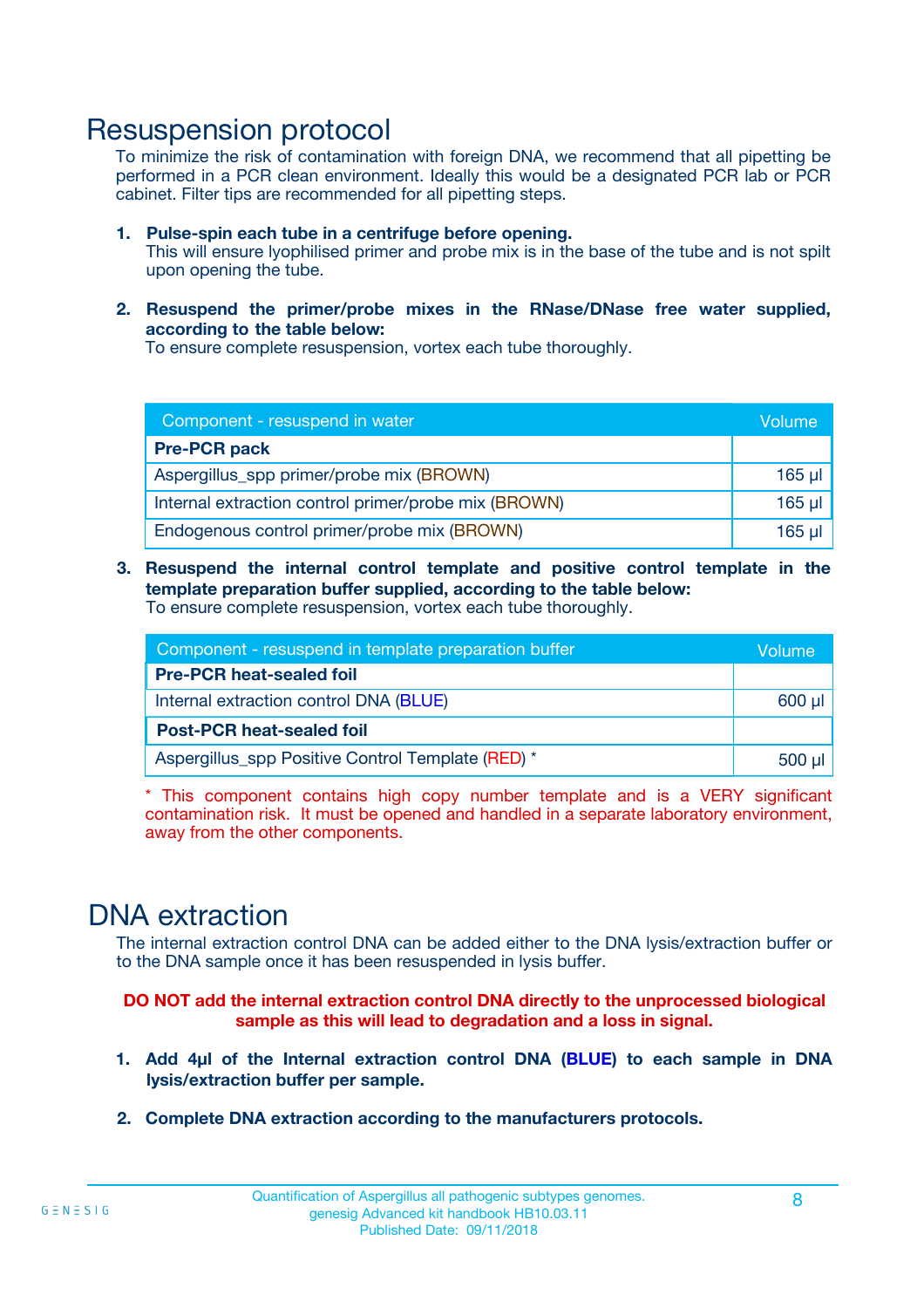## qPCR detection protocol

**1. For each DNA sample prepare a reaction mix according to the table below:** Include sufficient reactions for positive and negative controls.

| Component                                            | Volume   |
|------------------------------------------------------|----------|
| oasig or PrecisionPLUS 2X qPCR Master Mix            | $10 \mu$ |
| Aspergillus_spp primer/probe mix (BROWN)             | 1 µI     |
| Internal extraction control primer/probe mix (BROWN) | 1 µl     |
| <b>RNase/DNase free water (WHITE)</b>                | $3 \mu$  |
| <b>Final Volume</b>                                  | 15 ul    |

**2. For each DNA sample prepare an endogenous control reaction according to the table below (Optional):**

**This control reaction will provide useful information regarding the quality of the biological sample.**

| Component                                   | Volume   |
|---------------------------------------------|----------|
| oasig or PrecisionPLUS 2X qPCR Master Mix   | $10 \mu$ |
| Endogenous control primer/probe mix (BROWN) | 1 µI     |
| <b>RNase/DNase free water (WHITE)</b>       | $4 \mu$  |
| <b>Final Volume</b>                         | 15 µl    |

- **3. Pipette 15µl of each mix into individual wells according to your qPCR experimental plate set up.**
- **4. Prepare sample DNA templates for each of your samples.**
- **5. Pipette 5µl of DNA template into each well, according to your experimental plate set up.**

For negative control wells use 5µl of RNase/DNase free water. The final volume in each well is 20ul.

**6. If a standard curve is included for quantitative analysis, prepare a reaction mix according to the table below:**

| Component                                 | Volume          |
|-------------------------------------------|-----------------|
| oasig or PrecisionPLUS 2X qPCR Master Mix | 10 $\mu$        |
| Aspergillus_spp primer/probe mix (BROWN)  | 1 µI            |
| <b>RNase/DNase free water (WHITE)</b>     | $4 \mu$         |
| <b>Final Volume</b>                       | 15 <sub>µ</sub> |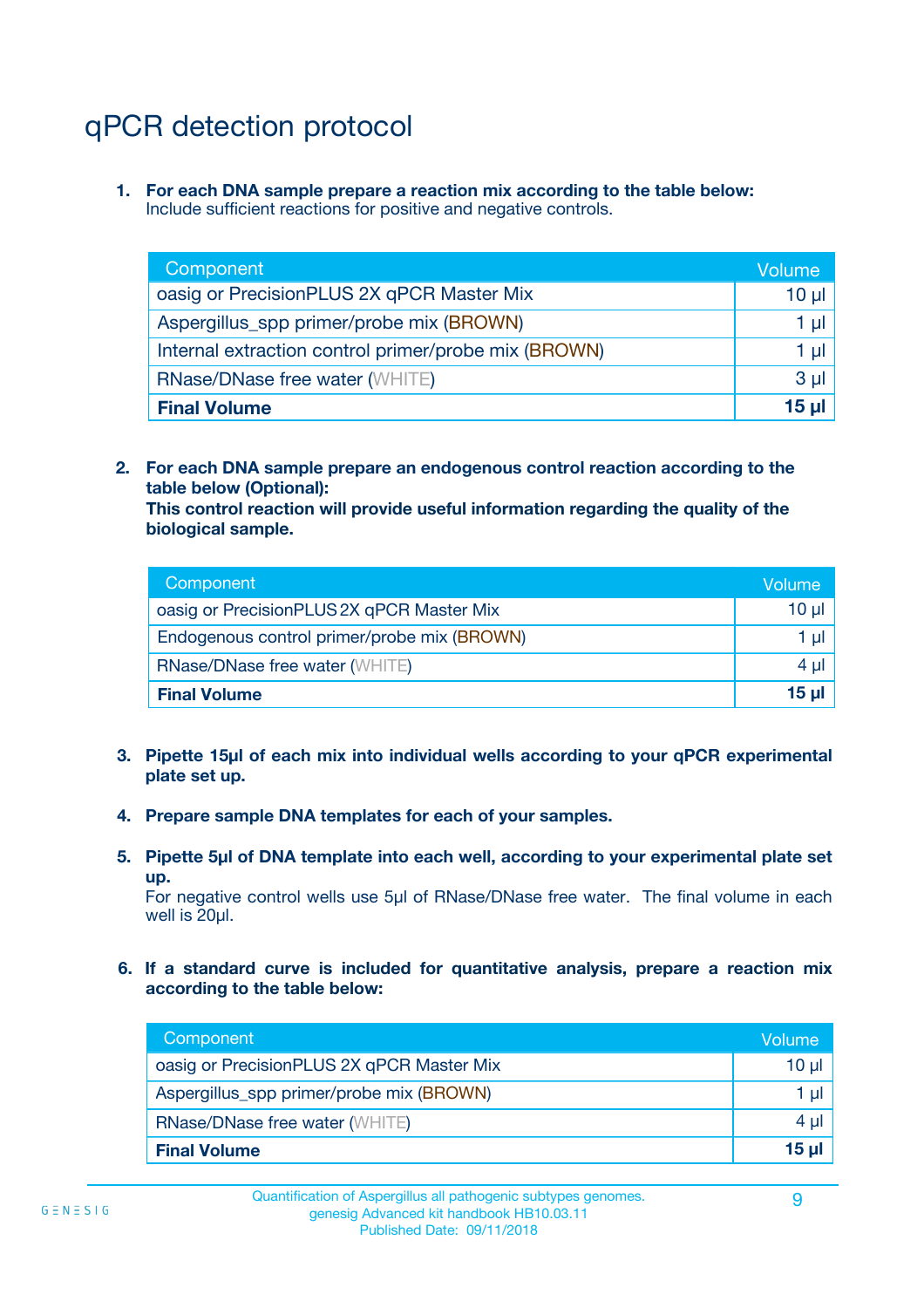#### **7. Preparation of standard curve dilution series.**

- 1) Pipette 90µl of template preparation buffer into 5 tubes and label 2-6
- 2) Pipette 10µl of Positive Control Template (RED) into tube 2
- 3) Vortex thoroughly
- 4) Change pipette tip and pipette 10µl from tube 2 into tube 3
- 5) Vortex thoroughly

Repeat steps 4 and 5 to complete the dilution series

| <b>Standard Curve</b>         | <b>Copy Number</b>     |
|-------------------------------|------------------------|
| Tube 1 Positive control (RED) | $2 \times 10^5$ per µl |
| Tube 2                        | $2 \times 10^4$ per µl |
| Tube 3                        | $2 \times 10^3$ per µl |
| Tube 4                        | $2 \times 10^2$ per µl |
| Tube 5                        | 20 per µl              |
| Tube 6                        | 2 per µl               |

**8. Pipette 5µl of standard template into each well for the standard curve according to your experimental plate set up.**

#### The final volume in each well is 20µl.

## qPCR amplification protocol

Amplification conditions using oasig or PrecisionPLUS 2X qPCR Master Mix.

|             | <b>Step</b>       | <b>Time</b>     | Temp    |
|-------------|-------------------|-----------------|---------|
|             | Enzyme activation | 2 min           | 95 °C   |
| Cycling x50 | Denaturation      | 10 <sub>s</sub> | 95 $°C$ |
|             | DATA COLLECTION * | 60 s            | 60 °C   |

\* Fluorogenic data should be collected during this step through the FAM and VIC channels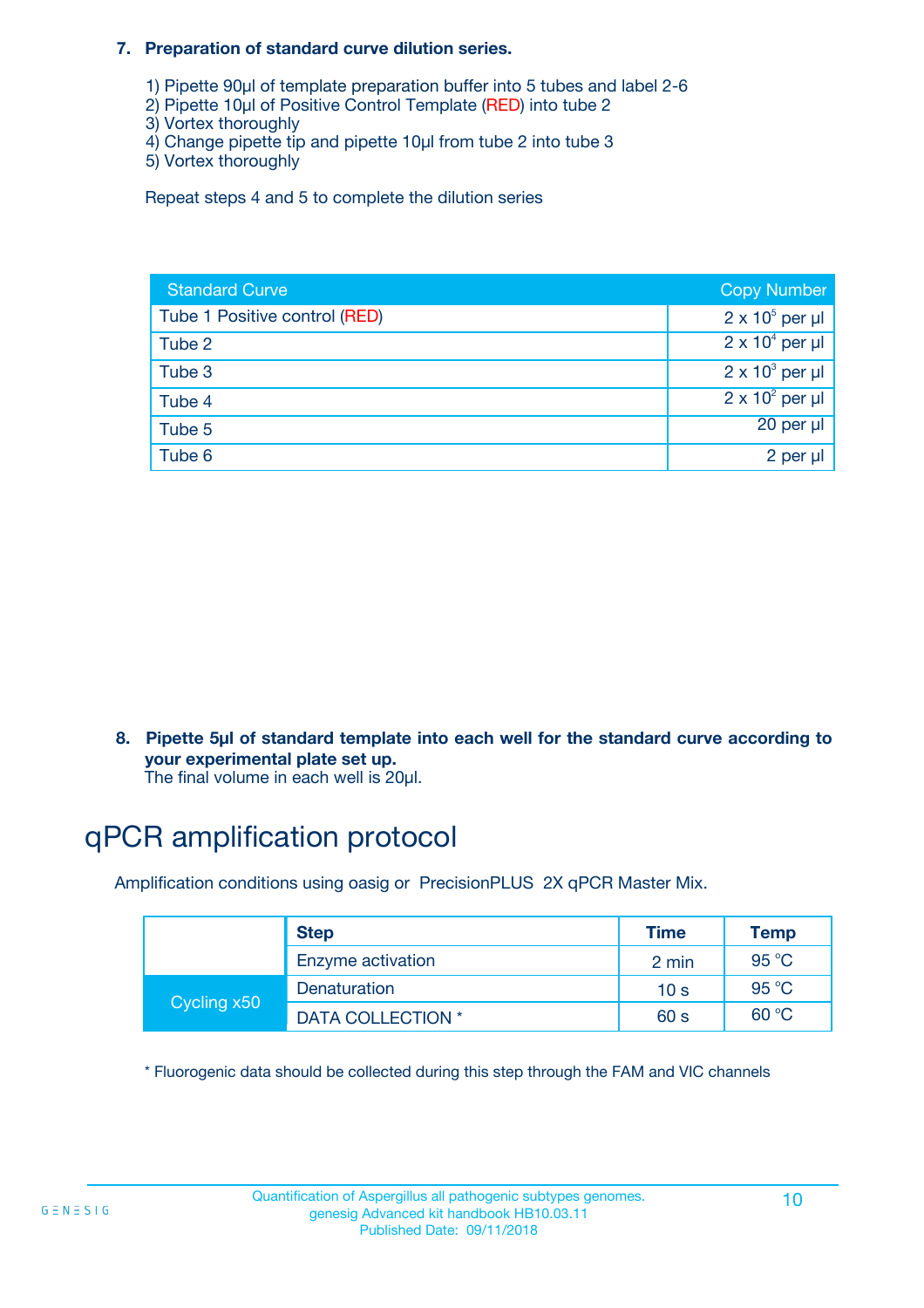## Interpretation of results

| <b>Target</b><br>(FAM) | Internal<br>control<br>(VIC) | <b>Positive</b><br>control | <b>Negative</b><br>control | Interpretation                                                                                                  |
|------------------------|------------------------------|----------------------------|----------------------------|-----------------------------------------------------------------------------------------------------------------|
| $\leq 30$              | $+ 1 -$                      | ÷                          |                            | <b>POSITIVE QUANTITATIVE RESULT</b><br>calculate copy number                                                    |
| > 30                   | ÷                            | ÷                          |                            | <b>POSITIVE QUANTITATIVE RESULT</b><br>calculate copy number                                                    |
| > 30                   |                              | ÷                          |                            | <b>POSITIVE QUALITATIVE RESULT</b><br>do not report copy number as this<br>may be due to poor sample extraction |
|                        | ÷                            | ÷                          |                            | <b>NEGATIVE RESULT</b>                                                                                          |
| $+ 1 -$                | $+ 1 -$                      | ٠                          | $\leq 30$                  | <b>EXPERIMENT FAILED</b><br>due to test contamination                                                           |
| $+$ / -                | $+ 1 -$                      | ÷                          | > 30                       | $\star$                                                                                                         |
|                        |                              | ٠                          |                            | <b>SAMPLE PREPARATION FAILED</b>                                                                                |
|                        |                              |                            |                            | <b>EXPERIMENT FAILED</b>                                                                                        |

Positive control template (RED) is expected to amplify between Cq 16 and 23. Failure to satisfy this quality control criterion is a strong indication that the experiment has been compromised

\*Where the test sample is positive and the negative control is positive with a  $Cq > 30$ , the sample must be reinterpreted based on the relative signal strength of the two results:



If the sample amplifies  $> 3$  Cq earlier than the negative control then the sample should be reinterpreted (via the table above) with the negative control verified as negative.



If the sample amplifies  $<$  3 Cq earlier than the negative control then the positive sample result is invalidated and a negative call is the correct result.